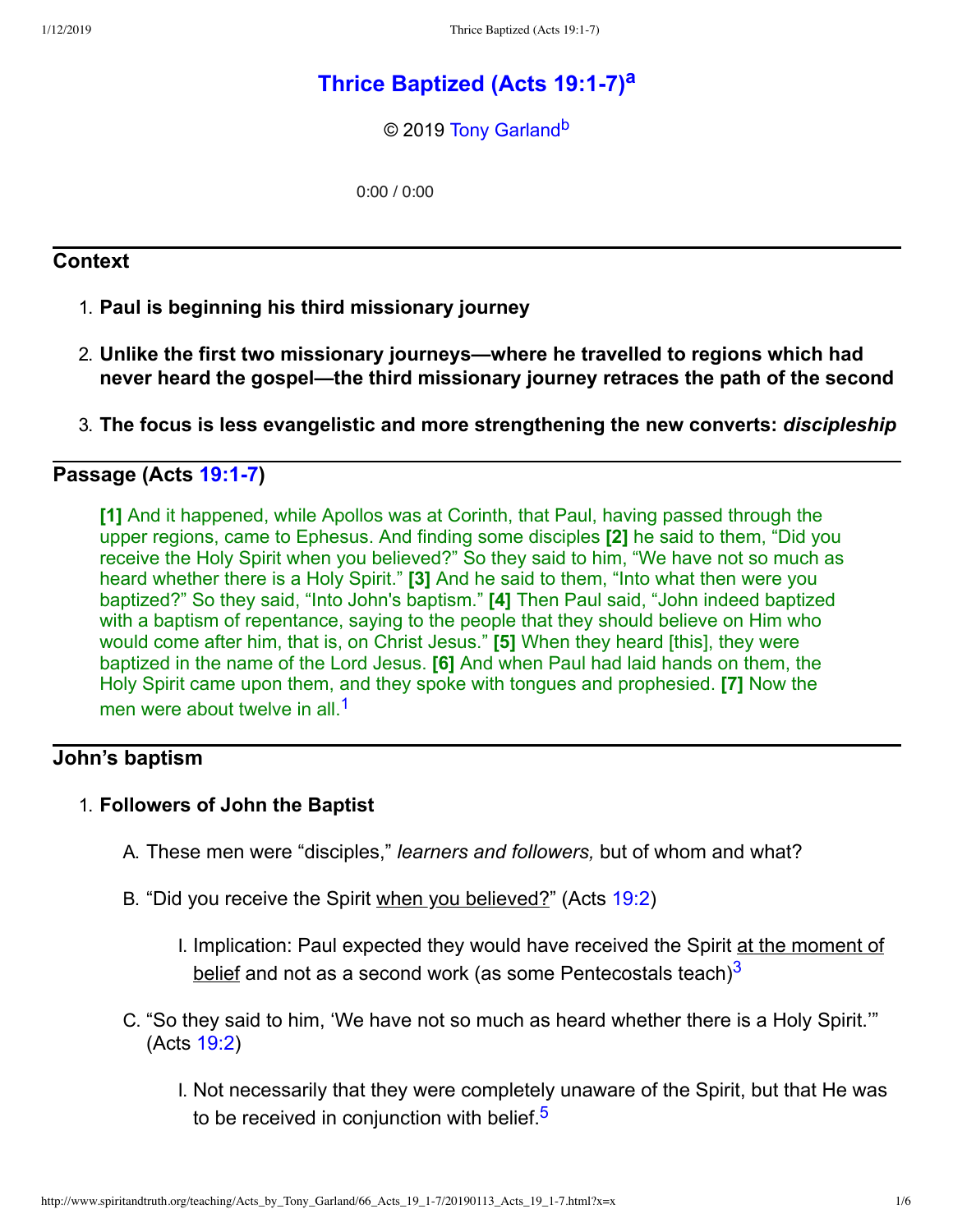D. Apparently, these men were in a similar situation as Apollos before he had received additional instruction from Aquila and Priscilla

In the previous chapter we read: "This man [Apollos] had been instructed in the way of the Lord; and being fervent in spirit, he spoke and taught accurately the things of the Lord, though he knew only the baptism of John". (Acts [18:25\)](http://www.spiritandtruth.org/bibles/nasb/b44c018.htm#Acts_C18V25)

- E. They were "disciples" in the sense of believing in and following that which they had been taught—by John the Baptist, and possibly by Apollos
	- I. They remained unaware that Jesus of Nazareth was the Messiah Whom John promised was to follow
	- II. Hence, it appears they had not yet "believed on Jesus Christ"
	- III. They also were unaware of the outpouring of the Spirit in Jerusalem on the Day of Pentecost (Acts [2\)](http://www.spiritandtruth.org/bibles/nasb/b44c002.htm#Acts_C2V1)

### 2. **John's baptism: preparatory to subsequent faith in the fuller revelation of the Coming One**

"Then Paul said, "John indeed baptized with a baptism of repentance, saying to the people that they should believe on Him who would come after him, that is, on Christ Jesus." " (Acts 19:4-6)

- A. Repentance changing one's mind to agree with the message of John the Baptist
- B. Baptism an act of identification, submission to, and agreement with the message
	- I. A demonstration of belief connected with their change of mind
- C. Preparatory
	- I. "And [John the Baptist] preached, saying, "There comes One after me who is mightier than I, whose sandal strap I am not worthy to stoop down and loose. I indeed baptized you with water, but He will baptize you with the Holy Spirit."" (Mark 1:7-8)
		- a. One follows after John
		- b. Mightier than John
		- c. I baptize with water, but He . . . with the Holy Spirit
- D. Subsequently, these disciples of John come to faith in Jesus (as explained by Paul)
	- I. "When they heard [this], they were baptized in the name of the Lord Jesus. And when Paul had laid hands on them, the Holy Spirit came upon them, and they spoke with tongues and prophesied." (Acts [19:5\)](http://www.spiritandtruth.org/bibles/nasb/b44c019.htm#Acts_C19V5)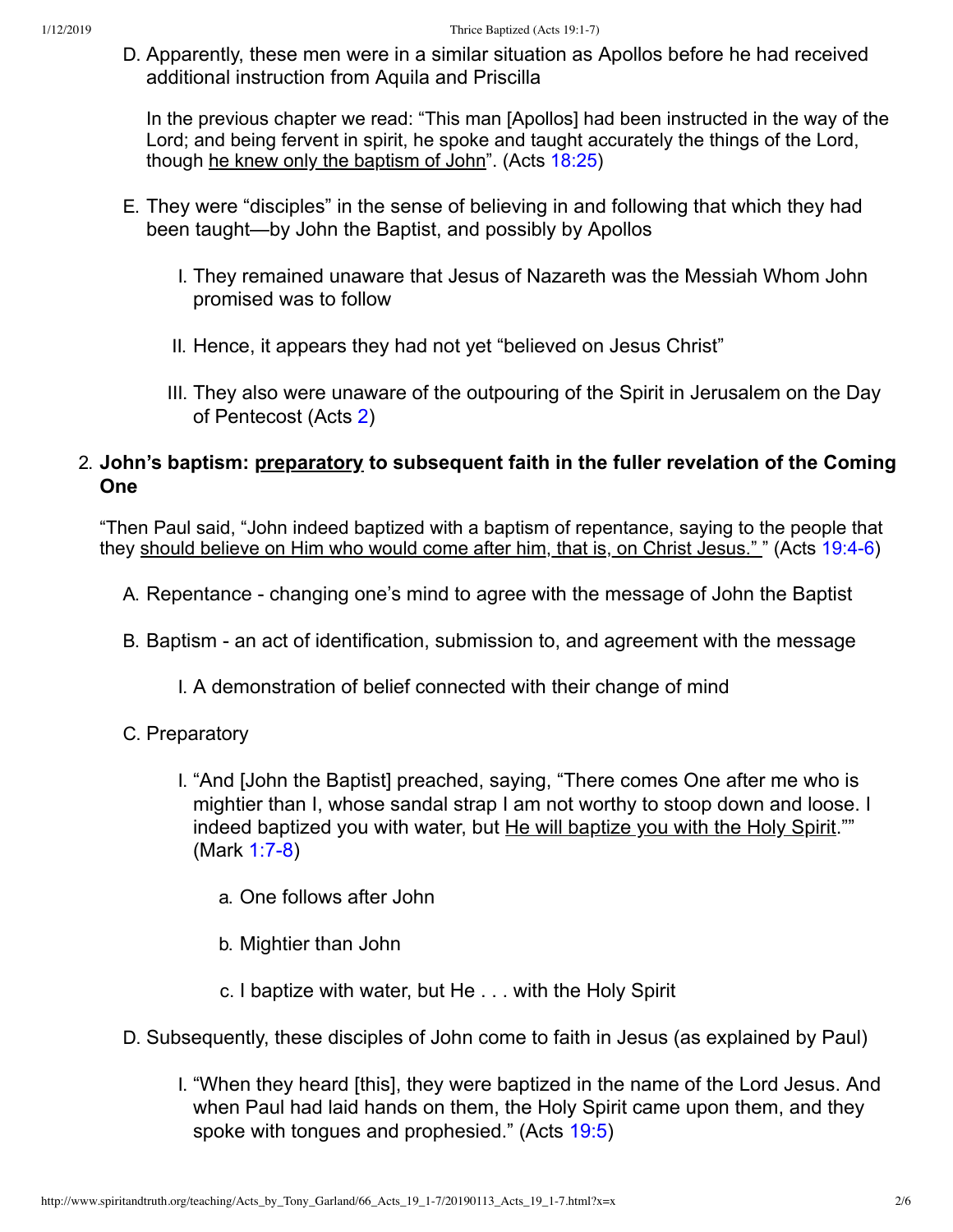- II. Water baptism a second time an act of identification, submission, and agreement with Paul's message
- III. Paul laid his hands on them: resulting in their third baptism: this time by Jesus with the Spirit - placing them into the body of Christ

#### E. Spontaneous

- I. As with the Gentiles at the house of Cornelius in Acts [10,](http://www.spiritandtruth.org/bibles/nasb/b44c010.htm#Acts_C10V1) they had no knowledge of or expectation of speaking in tongues
- II. No "coaching" as is generally the practice within Pentecostal circles today
- III. In every case in Acts, the tongues spoken were *bona fide* languages not "ecstatic speech" as exhibited by the modern day "tongues movement," which claims to be practicing same NT phenomenon—but is not
- F. Evidence of Acts as a *transitional book*
	- I. Acts documents a historic transitional period spanning over a number of years
	- II. Concerns the initial establishment of the Church, the body of Christ
	- III. Does not represent the norm for all Christian practice in our age
	- IV. Instead: we place more emphasis on the epistles, explicit instructions to the early Church
	- V. Examples:
		- a. Order of belief, water baptism, and spirit baptism differ
			- i. Here: 1) belief; 2) water baptism; 3) spirit baptism
			- ii. House of Cornelius (Acts [10\)](http://www.spiritandtruth.org/bibles/nasb/b44c010.htm#Acts_C10V1): 1) belief; 2) spirit baptism; 3) water baptism
		- b. Number of water baptisms
			- i. Here: twice once as response to belief in John the Baptist's message of repentance; again in response to Paul's message concerning Christ
			- ii. Epistles: only once, in response to faith in Christ

### **Spirit baptism a new ministry, never occurring in the Old Testament or Gospels**

#### 1. **Covered extensively in previous sermons on Acts — especially chapters 2, 8, and 10.**

### 2. **Never occurred prior to the Day of Pentecost**

A. Preconditions were not yet fulfilled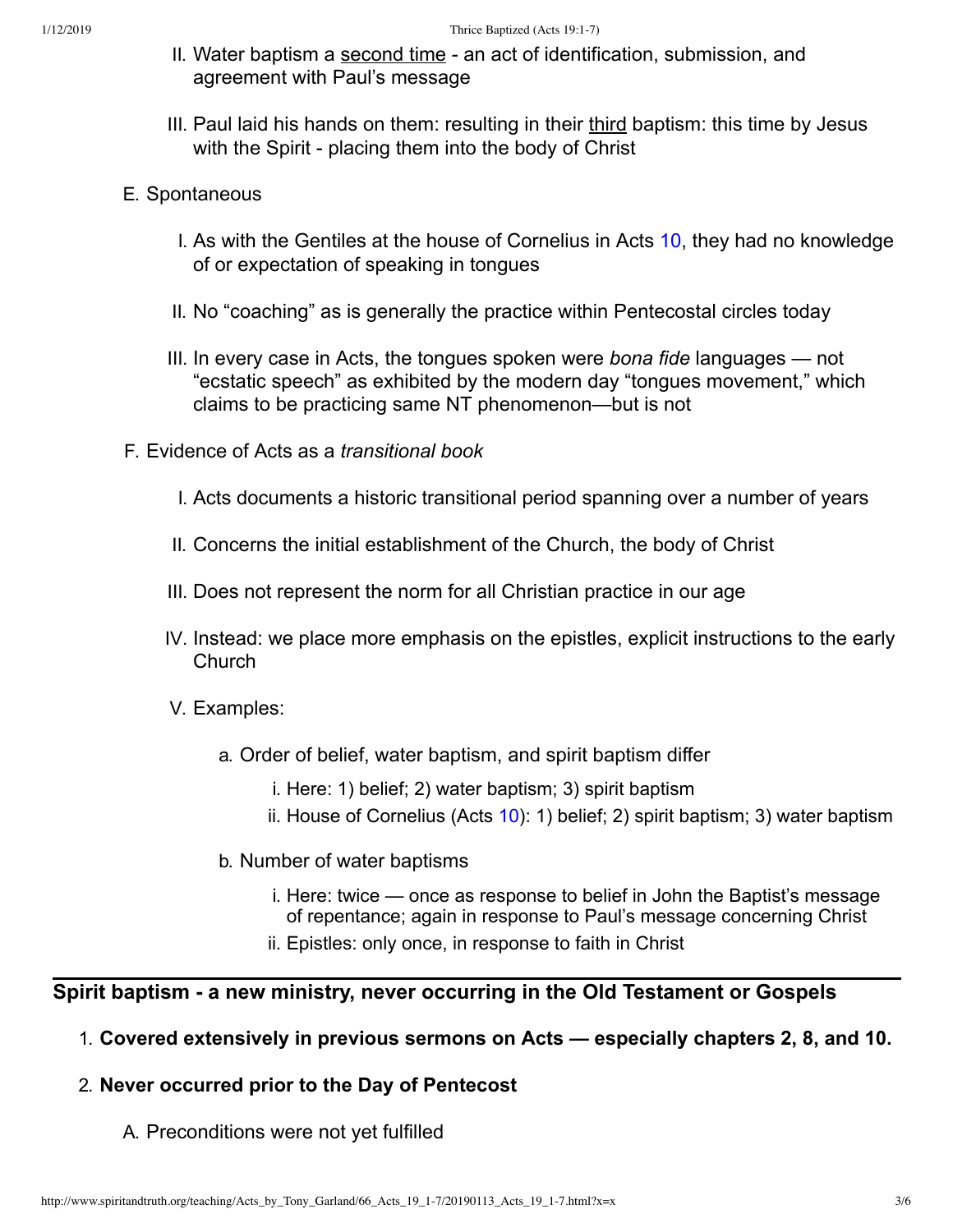I. Not until Jesus had departed

"Nevertheless I tell you the truth. It is to your advantage that I go away; for if I do not go away, the Helper will not come to you; but if I depart, I will send Him to you. And when He has come, He will convict the world of sin, and of righteousness, and of  $judgment."$  (John  $16:7-8$ )

II. Not until Jesus had been glorified

"On the last day, that great day of the feast [of Tabernacles], Jesus stood and cried out, saying, "If anyone thirsts, let him come to Me and drink. He who believes in Me, as the Scripture has said, out of his heart will flow rivers of living water." But this He spoke concerning the Spirit, whom those believing in Him would receive; for [1] the Holy Spirit was not yet given, because [2] Jesus was not yet glorified." (John 7:37-39)

- B. Jesus indicated it was something yet future prior to His departure at the ascension
	- I. "for John truly baptized with water, but you shall be [future tense] baptized with the Holy Spirit not many days from now" (Acts [1:5\)](http://www.spiritandtruth.org/bibles/nasb/b44c001.htm#Acts_C1V5)
- C. Peter indicated it began on the Day of Pentecost (and was repeated with the Gentiles at the house of Cornelius)
	- I. "And as I began to speak, the Holy Spirit fell upon them, as upon us at the beginning. Then I remembered the word of the Lord, how He said, 'John indeed [baptized](http://www.spiritandtruth.org/bibles/nasb/b44c011.htm#Acts_C11V15) with water, but you shall be baptized with the Holy Spirit." (Acts 11:15-16)

# **Tongues in Acts**

- 1. **Spiritbaptism of Jews on the Day of Pentecost (Acts [2](http://www.spiritandtruth.org/bibles/nasb/b44c002.htm#Acts_C2V1), A.D. 33)**
- 2. **Spiritbaptism of Samaritans, 34 years after Pentecost (Acts [8](http://www.spiritandtruth.org/bibles/nasb/b44c008.htm#Acts_C8V1), A.D. 3637)**
- 3. **Spiritbaptism of Gentiles at the house of Cornelius, 6 years after Pentecost (Acts [10,](http://www.spiritandtruth.org/bibles/nasb/b44c010.htm#Acts_C10V1) A.D. 39)**
- 4. **Spiritbaptism of disciples of John in Ephesus, 19 years after Pentecost (A.D. 52)**
- 5. **Different people groups all being joined by the new ministry of the Spirit: the formation of the Church, the body of Christ**

A. First: Jews, then Samaritans, then Gentiles, then disciples of John

#### 6. **Purpose of tongues in Acts**

A. When studied together and carefully compared, the Spirit-baptism events recorded in Acts exhibit design and purpose—they are not happenstance occurrences

|  |  | $ Chapter $ Region $ When $ |  | Who | <b>Tongues</b> | Sign |
|--|--|-----------------------------|--|-----|----------------|------|
|--|--|-----------------------------|--|-----|----------------|------|

http://www.spiritandtruth.org/teaching/Acts\_by\_Tony\_Garland/66\_Acts\_19\_1-7/20190113\_Acts\_19\_1-7.html?x=x 4/6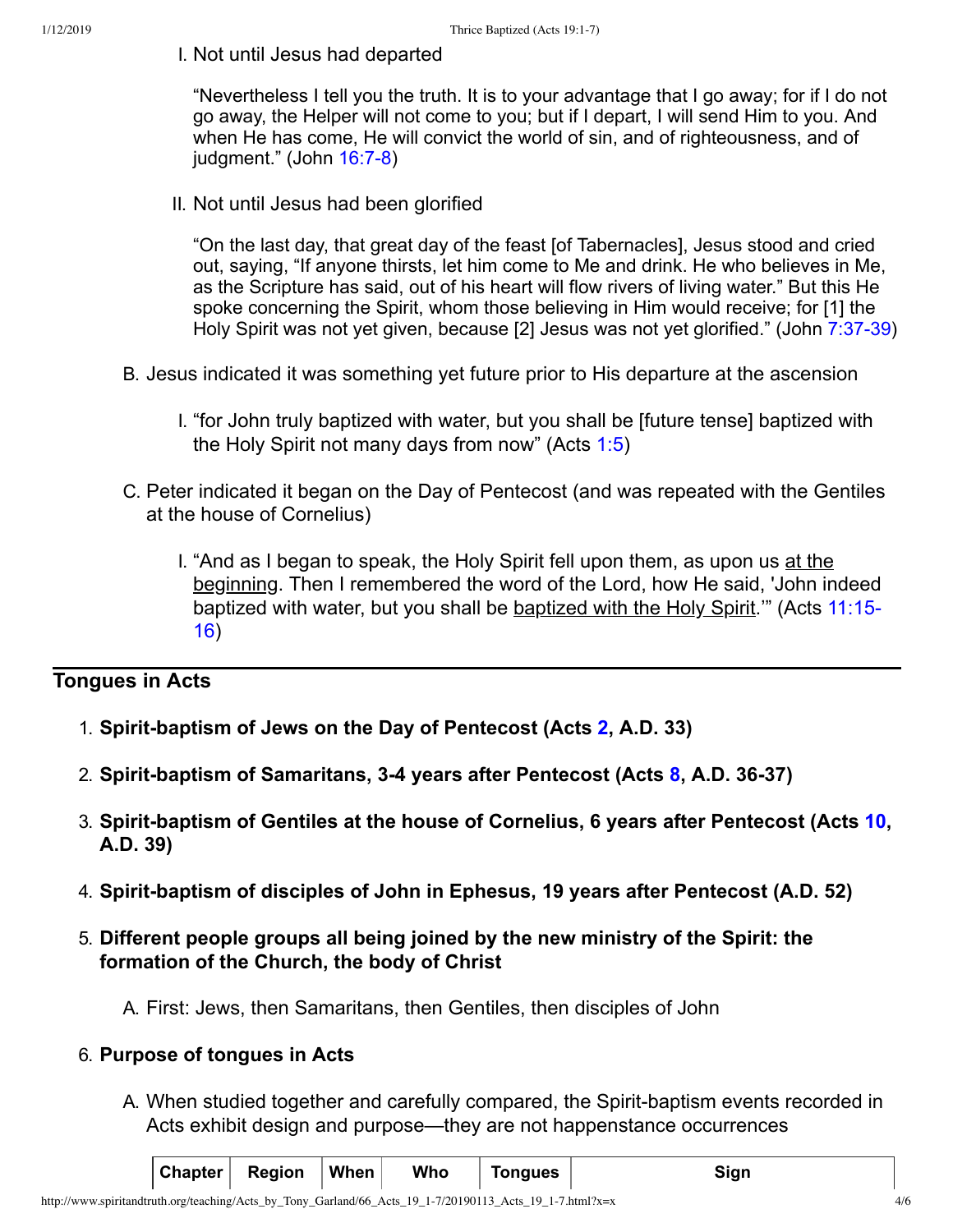$\mathbf{L}$ 

 $\mathbb{L}$ 

 $\mathbb{I}$ 

 $\mathbb T$ 

 $(A \cap Y)$ 

|         |                                                                           | (A.V.) |                                                   |                    |                                                                                                                                                                                                                                                                                                    |
|---------|---------------------------------------------------------------------------|--------|---------------------------------------------------|--------------------|----------------------------------------------------------------------------------------------------------------------------------------------------------------------------------------------------------------------------------------------------------------------------------------------------|
| Acts 2  | Jerusalem                                                                 | 33     | Jews                                              | human<br>languages | Sign to waiting disciples: the Promise of<br>the Father had arrived. Sign to visiting<br>and local Jews: judgment of Israel, God<br>turning to foreigners. Endorsement of<br>Peter and those who were Spirit-<br>baptized.                                                                         |
| Acts 8  | Samaria                                                                   | 36-37  | <b>Samaritans</b>                                 | $\gamma$           | Sign to Samaritans: dependence upon<br>laying on of Jewish hands: salvation is of<br>the Jews (John $4:22$ ).                                                                                                                                                                                      |
| Acts 10 | Caesarea<br>(beginning<br>of the<br>ends of<br>the Earth,<br>Acts $1:8$ ) | 39     | <b>Gentiles</b><br>(Italians in<br>Caesarea)      | human<br>language  | Sign to Jews: Gentiles given salvation<br>(Acts 11:15-18).                                                                                                                                                                                                                                         |
| Acts 19 | <b>Ephesus</b><br>(more<br>ends of<br>the Earth,<br>Acts $1:8$ )          | 52     | <b>Disciples</b><br>of John the<br><b>Baptist</b> | human<br>language  | Sign to John's disciples, as "Old<br>Testament believers:" authority of Paul as<br>a NT Apostle (on a par with that of Peter<br>[Acts 8:14-17]), Spirit baptism by Christ<br>now superseded water baptism by John.<br>A sign to the disciples that the Holy Spirit<br>had been bestowed upon them. |

#### 7. **The sequence of Spirit baptism is in accord with the command of Jesus in Acts [1](http://www.spiritandtruth.org/bibles/nasb/b44c001.htm#Acts_C1V1)**

"And being assembled together with [them], He commanded them not to depart from Jerusalem, but to wait for the Promise of the Father, "which," [He said], "you have heard from Me; for John truly baptized with water, but you shall be baptized with the Holy Spirit not many days from now." Therefore, when they had come together, they asked Him, saying, "Lord, will You at this time restore the kingdom to Israel?" And He said to them, "It is not for you to know times or seasons which the Father has put in His own authority. But you shall receive power when the Holy Spirit has come upon you; and you shall be witnesses to Me in Jerusalem, and in all Judea and Samaria, and to the end of the earth."" (Acts 1:4-8)

- A. Following Spirit baptism: the early Jewish church would be witnesses in Jerusalem and in all Judea (Acts [2\)](http://www.spiritandtruth.org/bibles/nasb/b44c002.htm#Acts_C2V1), Samaria (Acts  $8$ ), and to the ends of the earth (Acts [10,](http://www.spiritandtruth.org/bibles/nasb/b44c010.htm#Acts_C10V1) [19](http://www.spiritandtruth.org/bibles/nasb/b44c019.htm#Acts_C19V1) — the rest of the book).
- B. A "gear shift" in God's dealing with Israel vs. the nations
	- I. The promise of the Father the giving of the Spirit in a new ministry
	- II. Contrasted with expectations of the restoration of the Kingdom to Israel
		- a. The king had been presented to the nation Israel
		- b. The religious leaders, representing the nation-in-large, rejected their king for a Gentile king
			- i. ". . . Pilate said to them, "Shall I crucify your King?" The chief priests answered, "We have no king but Caesar!"" (John [19:15b](http://www.spiritandtruth.org/bibles/nasb/b43c019.htm#John_C19V15))